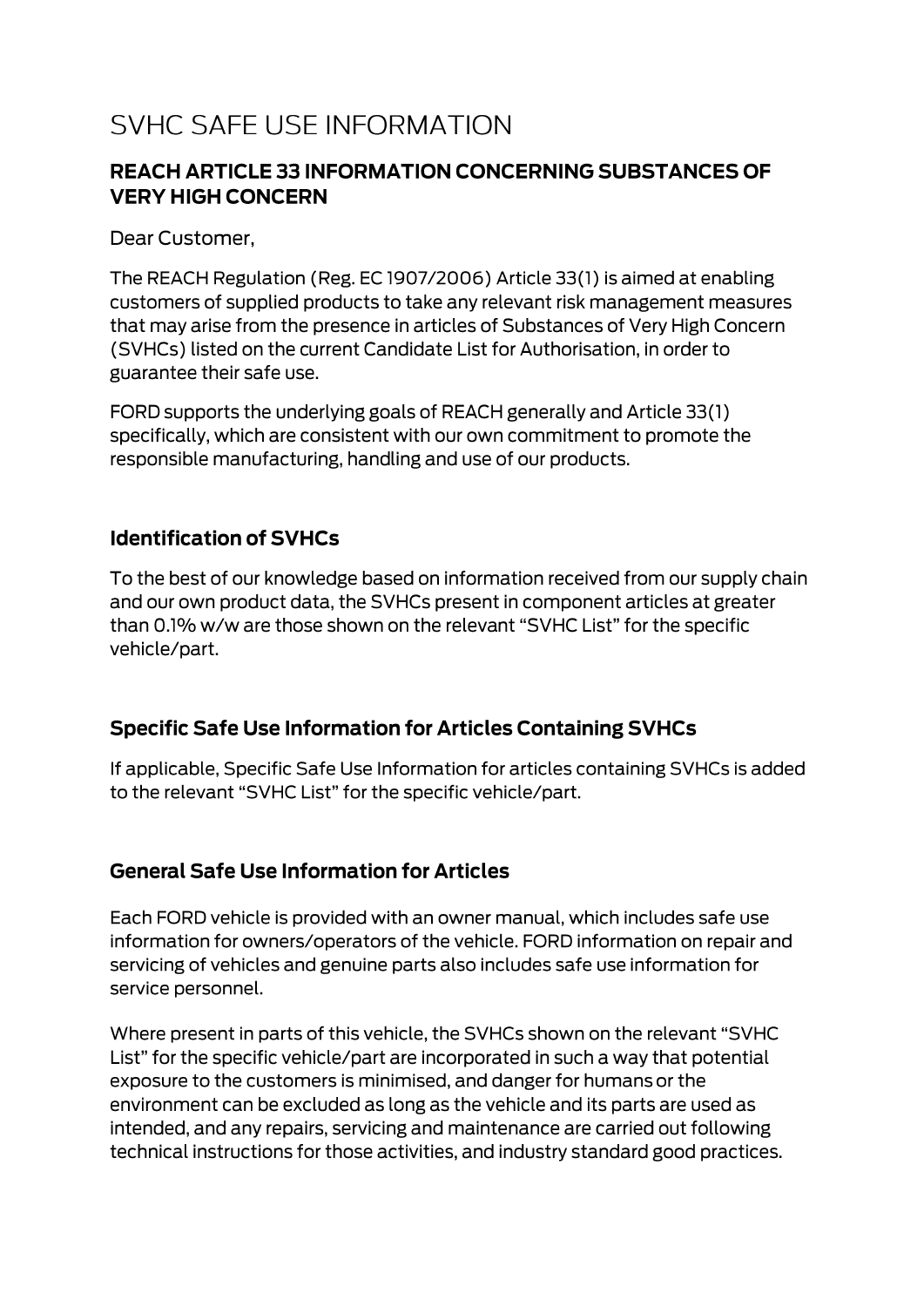An end-of-life vehicle may only be disposed of legally in the European Union at an Authorised Treatment Facility (ATF). Vehicle parts should be disposed in accordance with locally applicable laws and local authority guidance.

## **Model: FORD TRANSIT VAN**

### SVHC List based on ECHA Candidate list as of July 1st 2017

#### **Specific Safe Use Information for Articles Containing SVHCs**

No specific safe use information is required - follow General Safe Use Information for Articles.

| Commodity                                                                         | <b>REACH SVHC</b>                          |
|-----------------------------------------------------------------------------------|--------------------------------------------|
| <b>ABS/ESC Module</b>                                                             | Lead-titanium-trioxide [12060-00-3]        |
| <b>Accessories</b>                                                                | Lead [7439-92-1]                           |
| <b>Adaptive Cruise</b><br><b>Control</b>                                          | Lead [7439-92-1]                           |
| AIS - Air Cleaner and<br><b>Low Pressure Ducts</b>                                | Lead [7439-92-1]                           |
|                                                                                   | Lead-monoxide [1317-36-8]                  |
| <b>AIS - High Pressure</b><br><b>Ducts</b>                                        | Imidazolidine-2-thione [96-45-7]           |
| <b>Alternator</b>                                                                 | Lead [7439-92-1]                           |
| Antenna                                                                           | Lead [7439-92-1]                           |
| Axle                                                                              | Imidazolidine-2-thione [96-45-7]           |
|                                                                                   | Lead [7439-92-1]                           |
| <b>Battery</b>                                                                    | Lead [7439-92-1]                           |
| <b>Body Structure - Floor</b><br><b>Pan - Front Floor and</b><br><b>Side Sill</b> | C,C'-azodi(formamide) [123-77-3]           |
|                                                                                   | Imidazolidine-2-thione [96-45-7]           |
|                                                                                   | Lead [7439-92-1]                           |
| <b>Brake - Parking</b>                                                            | Lead [7439-92-1]                           |
| <b>Brake Actuation</b>                                                            | Lead [7439-92-1]                           |
| <b>Brake Tubes and</b><br><b>Hoses</b>                                            | Lead [7439-92-1]                           |
| <b>Clutch / DMF (Dual</b><br><b>Mass Flywheel)</b>                                | Lead [7439-92-1]                           |
| <b>Cooling Fans</b>                                                               | Lead [7439-92-1]                           |
| <b>Cooling Hoses &amp;</b><br><b>Bottles</b>                                      | Lead [7439-92-1]                           |
| <b>EDS Wiring Assembly</b><br>& Components                                        | Diboron-trioxide [1303-86-2]               |
|                                                                                   | Lead [7439-92-1]                           |
| <b>Electro/Mechanical</b><br><b>Devices</b>                                       | Lead [7439-92-1]                           |
| <b>Electro/Mechanical</b><br><b>Devices - Security</b>                            | Lead [7439-92-1]                           |
| <b>Electronic Control</b><br><b>Panel and CCH</b>                                 | Lead [7439-92-1]                           |
|                                                                                   | Lead titanium zirconium oxide [12626-81-2] |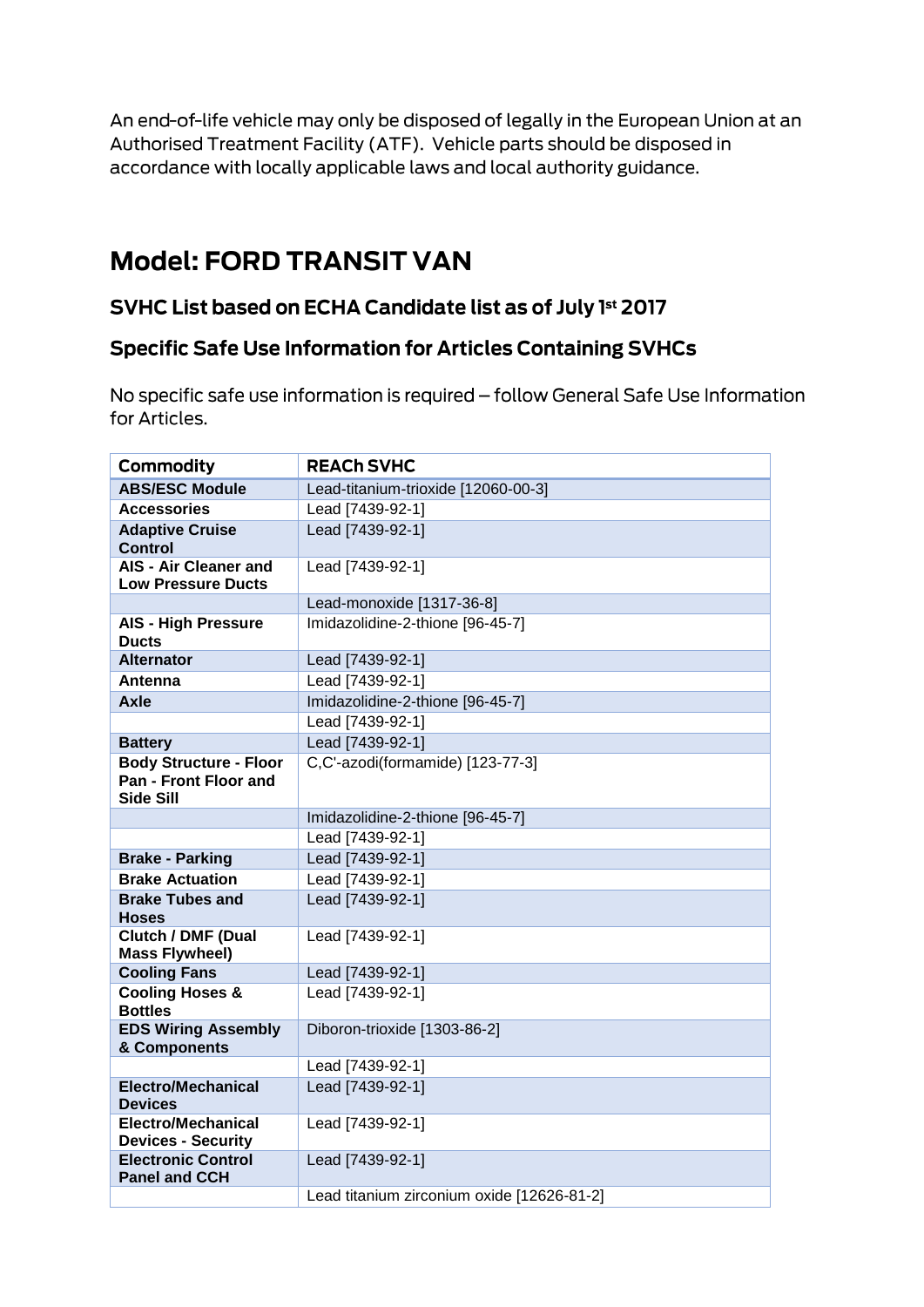|                                                       | Lead-monoxide [1317-36-8]                                                      |
|-------------------------------------------------------|--------------------------------------------------------------------------------|
|                                                       | N,N-Dimethylacetamide [127-19-5]                                               |
| <b>Electronic Modules -</b><br><b>Headlamp</b>        | Lead [7439-92-1]                                                               |
|                                                       | Lead titanium zirconium oxide [12626-81-2]                                     |
|                                                       |                                                                                |
| <b>Electronic Modules -</b><br><b>SYNC</b>            | Diboron-trioxide [1303-86-2]                                                   |
|                                                       | Lead [7439-92-1]                                                               |
|                                                       | Lead-monoxide [1317-36-8]                                                      |
|                                                       | Silicic acid, lead salt [11120-22-2]                                           |
| <b>Engine Compartment</b><br><b>Trim</b>              | Phenol, dimethyl-, phosphate (3:1) [25155-23-1]                                |
| <b>Exhaust Hot End</b><br>(Catalytic Convertor)       | Diboron-trioxide [1303-86-2]                                                   |
|                                                       | Refractory ceramic fibres [142844-00-6]                                        |
| <b>FEAD</b>                                           | Lead [7439-92-1]                                                               |
|                                                       | Octamethylcyclotetrasiloxane [556-67-2]                                        |
| <b>Fuel Delivery Module</b>                           | Lead [7439-92-1]                                                               |
| <b>Fuel Lines</b>                                     | Imidazolidine-2-thione [96-45-7]                                               |
|                                                       | Lead [7439-92-1]                                                               |
| <b>Fuel Tanks</b>                                     | C,C'-azodi(formamide) [123-77-3]                                               |
|                                                       | Decamethylcyclopentasiloxane [541-02-6]                                        |
|                                                       | Diboron-trioxide [1303-86-2]<br>Hexahydromethylphthalic-anhydride [25550-51-0] |
|                                                       | Lead [7439-92-1]                                                               |
|                                                       | Lead(II,IV)-oxide [1314-41-6]                                                  |
|                                                       | Lead-monoxide [1317-36-8]                                                      |
|                                                       | Octamethylcyclotetrasiloxane [556-67-2]                                        |
| <b>Headlamp / Side</b>                                | Diboron-trioxide [1303-86-2]                                                   |
| <b>Marker</b>                                         |                                                                                |
|                                                       | Lead [7439-92-1]                                                               |
| <b>Hydraulic Distribution</b>                         | Lead [7439-92-1]                                                               |
| <b>Instrument Cluster</b>                             | Boric acid [10043-35-3]                                                        |
|                                                       | Diboron-trioxide [1303-86-2]                                                   |
|                                                       | Lead [7439-92-1]                                                               |
|                                                       | Lead titanium zirconium oxide [12626-81-2]                                     |
|                                                       | Lead-monoxide [1317-36-8]                                                      |
| Knuckle (Front, Rear)                                 | Boric acid [10043-35-3]                                                        |
| <b>Mirrors</b>                                        | 4,4'-Isopropylidenediphenol [80-05-7]                                          |
|                                                       | C,C'-azodi(formamide) [123-77-3]                                               |
|                                                       | Lead [7439-92-1]                                                               |
| <b>Park Assist</b>                                    | Lead [7439-92-1]                                                               |
| <b>PATS Transceiver</b>                               | Lead [7439-92-1]                                                               |
| <b>Powertrain Control</b><br>Module (PCM/EEC/<br>ECM) | Lead [7439-92-1]                                                               |
| <b>PT Mounts</b>                                      | Lead [7439-92-1]                                                               |
| <b>PT Sensors</b>                                     | Lead [7439-92-1]                                                               |
|                                                       | Lead-monoxide [1317-36-8]                                                      |
| <b>Rain and Daylight</b><br>Sensor                    | Lead [7439-92-1]                                                               |
| <b>Restraint Electronics</b>                          | Lead [7439-92-1]                                                               |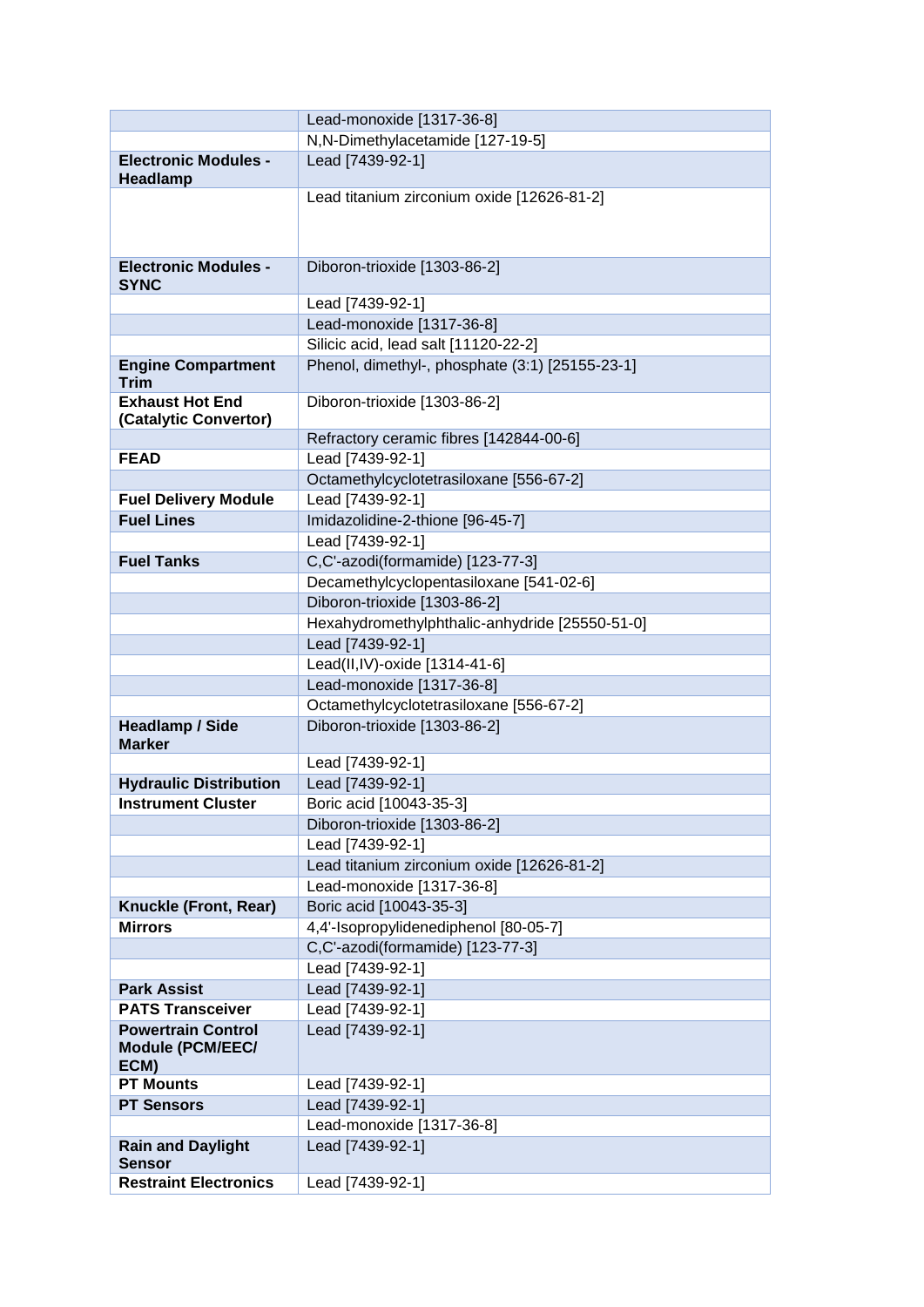| <b>Retainer Plate Spare</b><br><b>Wheel</b>                              | Lead [7439-92-1]                                                          |
|--------------------------------------------------------------------------|---------------------------------------------------------------------------|
| Seats - Foam - Cut and<br><b>Sew</b>                                     | C,C'-azodi(formamide) [123-77-3]                                          |
|                                                                          | Decamethylcyclopentasiloxane [541-02-6]                                   |
|                                                                          | Lead [7439-92-1]                                                          |
|                                                                          | Octamethylcyclotetrasiloxane [556-67-2]                                   |
| Seats - JIT                                                              | Decamethylcyclopentasiloxane [541-02-6]                                   |
|                                                                          | Lead [7439-92-1]                                                          |
|                                                                          | Octamethylcyclotetrasiloxane [556-67-2]                                   |
| <b>Seats - Structures</b>                                                | Lead [7439-92-1]                                                          |
|                                                                          | N,N-Dimethylacetamide [127-19-5]                                          |
| <b>Shifter</b><br><b>Cables/Brackets - Auto</b>                          | C,C'-azodi(formamide) [123-77-3]                                          |
| <b>Shifter</b><br><b>Cables/Brackets -</b><br><b>Manual</b>              | Lead [7439-92-1]                                                          |
| <b>Smart Junction Box &amp;</b><br><b>Body Control Module</b><br>(SPDJB) | Lead [7439-92-1]                                                          |
| <b>Spare Wheel Winch</b>                                                 | Lead [7439-92-1]                                                          |
| <b>Speakers / Tweeters</b>                                               | Imidazolidine-2-thione [96-45-7]                                          |
| <b>Stabilizer Bar (Front,</b><br>Rear -- Solid/Tubular)                  | 4,4'-Isopropylidenediphenol [80-05-7]                                     |
| <b>Steering Column</b>                                                   | Lead [7439-92-1]                                                          |
| <b>Steering Gear and</b><br>Linkage                                      | Imidazolidine-2-thione [96-45-7]                                          |
|                                                                          | Lead [7439-92-1]                                                          |
| <b>Steering Wheel, Drive</b><br>Air Bag                                  | Octamethylcyclotetrasiloxane [556-67-2]                                   |
| Sub-Frame (Car/SUV)<br>(Front, Rear)                                     | Lead [7439-92-1]                                                          |
| <b>Suspension Link</b><br><b>Components</b>                              | Imidazolidine-2-thione [96-45-7]                                          |
| <b>Switches - General</b><br>Use                                         | Lead [7439-92-1]                                                          |
| Switches - Headlamp.<br><b>Window &amp; Door</b>                         | 4,4'-Isopropylidenediphenol [80-05-7]                                     |
|                                                                          | Lead [7439-92-1]                                                          |
| <b>Switches - Steering</b><br>Column                                     | 4,4'-Isopropylidenediphenol [80-05-7]                                     |
| <b>Taillamp / Redundant</b>                                              | C,C'-azodi(formamide) [123-77-3]                                          |
|                                                                          | Diboron-trioxide [1303-86-2]                                              |
|                                                                          | Lead [7439-92-1]                                                          |
| <b>Tires</b><br><b>TMK and Tools</b>                                     | Lead [7439-92-1]                                                          |
|                                                                          | Lead [7439-92-1]                                                          |
| <b>TPMS</b>                                                              | 1,2-Dimethoxyethane [110-71-4]<br>Decamethylcyclopentasiloxane [541-02-6] |
|                                                                          | Dodecamethylcyclohexasiloxane [540-97-6]                                  |
|                                                                          | Lead [7439-92-1]                                                          |
| <b>Transmission - Auto</b>                                               | 2-ethylhexyl 10-ethyl-4,4-dioctyl-7-oxo-8-oxa-3,5-dithia-4-               |
|                                                                          | stannatetradecanoate [15571-58-1]<br>Lead [7439-92-1]                     |
| <b>Transmission - Manual</b>                                             | 2-ethylhexyl 10-ethyl-4,4-dioctyl-7-oxo-8-oxa-3,5-dithia-4-               |
|                                                                          | stannatetradecanoate [15571-58-1]                                         |
|                                                                          | Lead [7439-92-1]                                                          |
|                                                                          | Lead-monoxide [1317-36-8]                                                 |